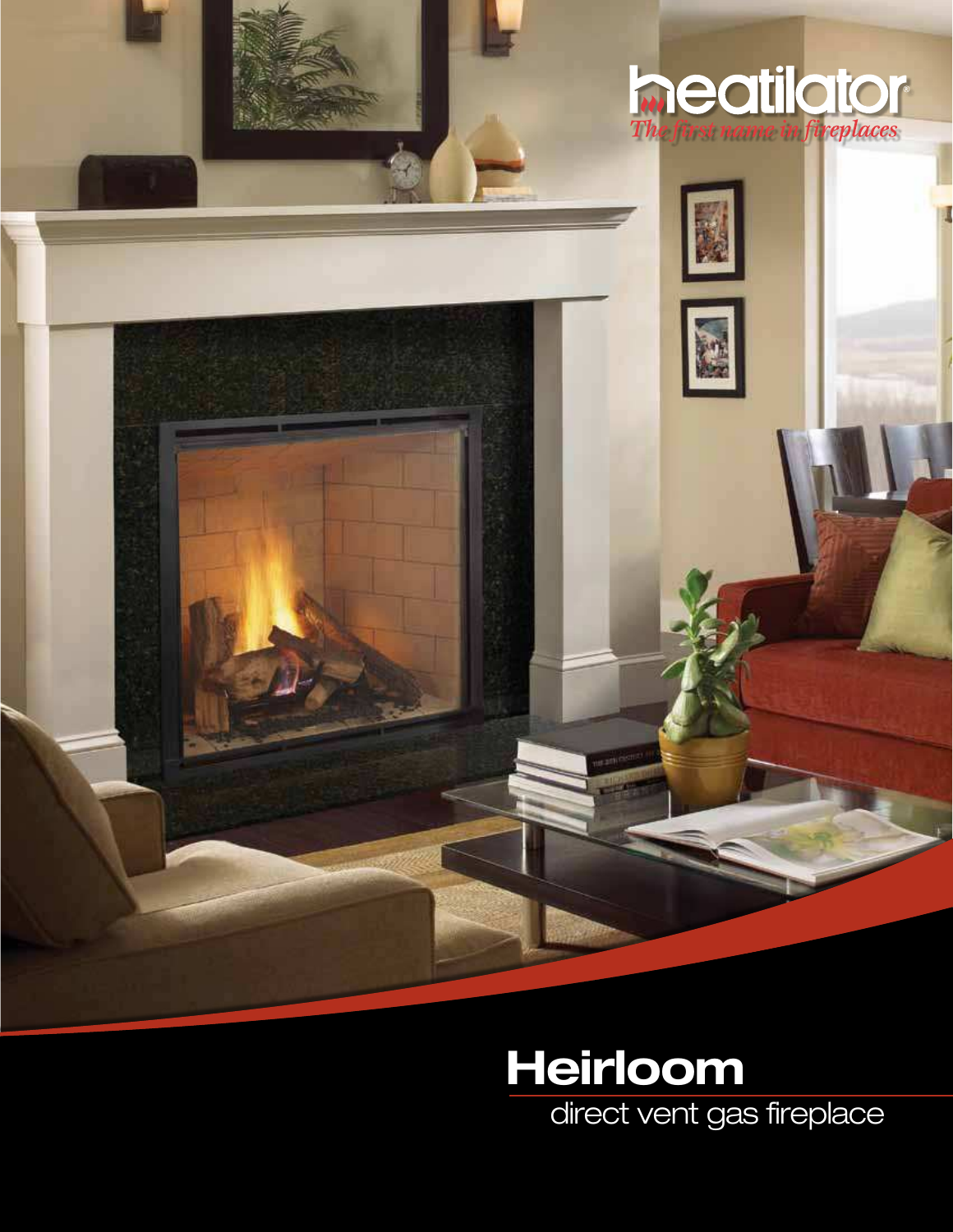

# **Superior Style, Exceptional Value**

The Heirloom provides authentic masonry style without the costs of a site-built masonry fireplace. The largest 36, 42 and 50-inch viewing areas in their class showcase intense fires and textured brick refractories. Powerful heat and high-efficiency performance help make the Heirloom a welcomed addition in any home.

- Direct Vent options offer installation flexibility
- Maximum viewing areas in each size with tall, prominent openings
- Big performance and a bold masonry appearance
- Multiple clean finishing options for a unique look
- Optional Heat Zone kit available to route heated air to other areas of the home.

#### **IntelliFireTM Plus Ignition System**

The IntelliFire™ Plus Ignition System (IPI Plus) is an advanced intermittent pilot ignition system with memory settings and a programmable wireless control. IPI Plus constantly monitors ignition, ensures safe functioning and conserves up to \$10/month in energy costs.



#### **Direct Vent Technology**

Direct Vent fireplaces remove 100% of combustion exhaust and odors outside of the home. These sealed fireplaces provide optimal heat, conserve energy and ensure clean, safe indoor air quality.



To learn more, scan the code with your smartphone, or visit heatilator.com.

To learn more, scan the code with your smartphone, or visit heatilator.com.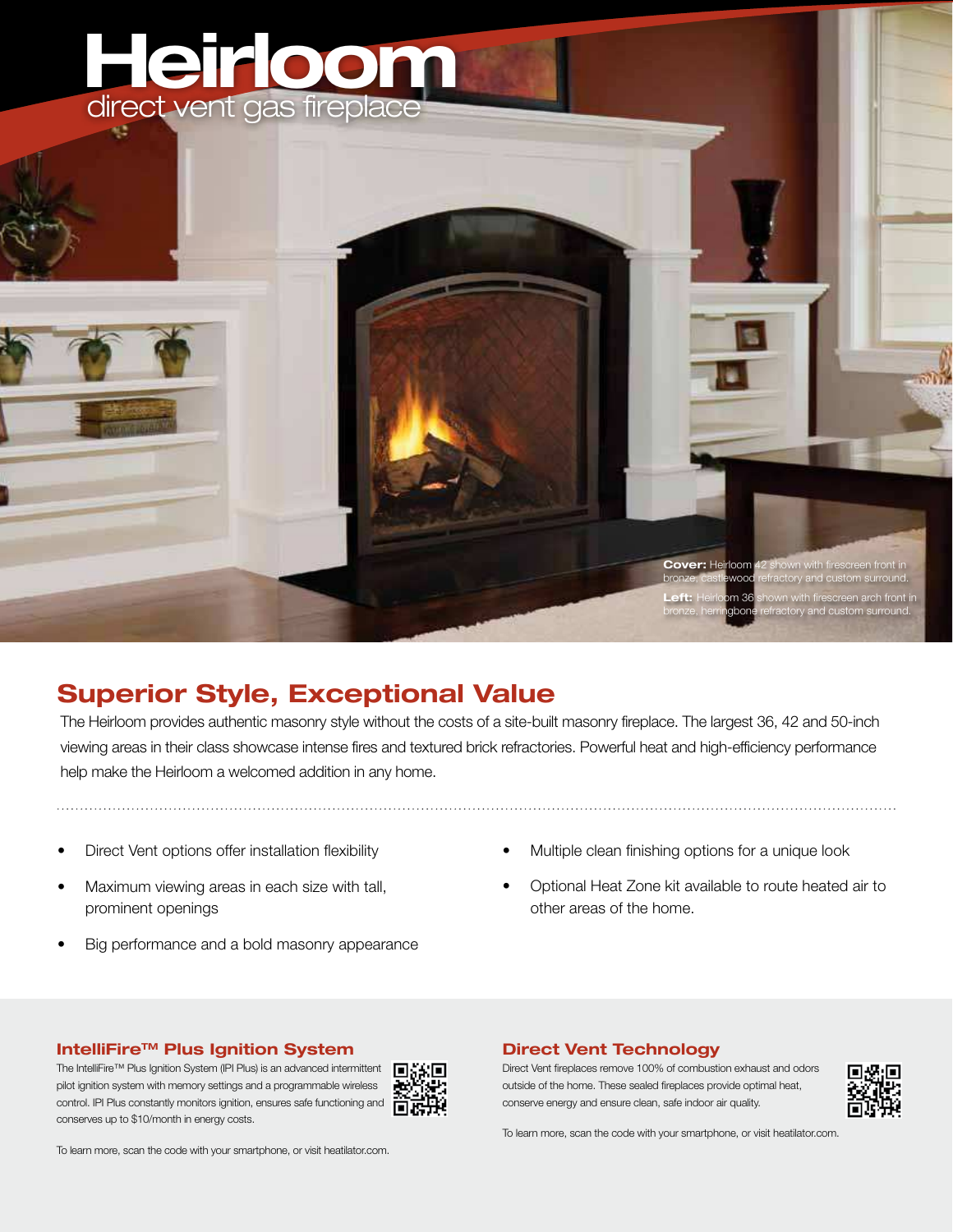### **Options Fronts & Doors**



Firescreen



Firescreen Arch

#### **Refractories**





**Finishes**

Black Bronze

Firescreen Cabinet



Traditional Castlewood Herringbone (As a kit only)



#### **Additional Options Not Pictured**

- Heat Zone kit
- Gas conversion kits
- Mantels and surrounds

#### **Venting**

Direct Vent: DVP pipe

#### **Standard Controls**

**IntelliFire Plus RC200** The RC200 is specifically designed for use with the IntelliFire Plus Ignition System, and comes standard with the Heirloom. This wireless control offers flexibility to either mount on the wall or use as a remote.

**Features:** On/Off, Auto Battery Backup, Pilot Activation, 5-Step Flame Height, Fan Speed, Child Lock, Wall Docking Station



## **Models Available**

| <b>MODEL</b> | BTU/HR INPUT(NG) | <b>GLASS SIZE</b>         |
|--------------|------------------|---------------------------|
| HEIR36T/H    | 27,000 - 45,000  | 36" x 31" (914 x 787mm)   |
| HEIR42T/H    | 30.000 - 54.000  | 42" x 36" (1067 x 914mm)  |
| HEIR50T/H    | 37,000 - 65,000  | 50" x 40" (1270 x 1016mm) |

#### **U.S. Efficiencies**

**Steady State -** Since most homeowners use their fireplaces for an extended time while they are in the room, Steady State measures how efficiently your fireplace converts fuel to heat once it is warmed up and running in a "steady state".

**AFUE -** AFUE rating is more typically used with appliances, like your furnace, that continually cycle on and off to maintain a constant temperature.

#### **Canada Efficiencies**

**EnerGuide (CSA P.4.1-02) -** EnerGuide is a rating used in Canada to measure annual fireplace efficiency.

| Rating              | HEIR36T/H | HEIR42T/H | HEIR50T/H |
|---------------------|-----------|-----------|-----------|
| <b>Steady State</b> | 76.2%     | 77.2%     | 68.2%     |
| AFUE                | 56.7%     | 66.7%     |           |
|                     |           |           |           |
|                     |           |           |           |
| Rating              | HEIR36T/H | HEIR42T/H | HEIR50T/H |